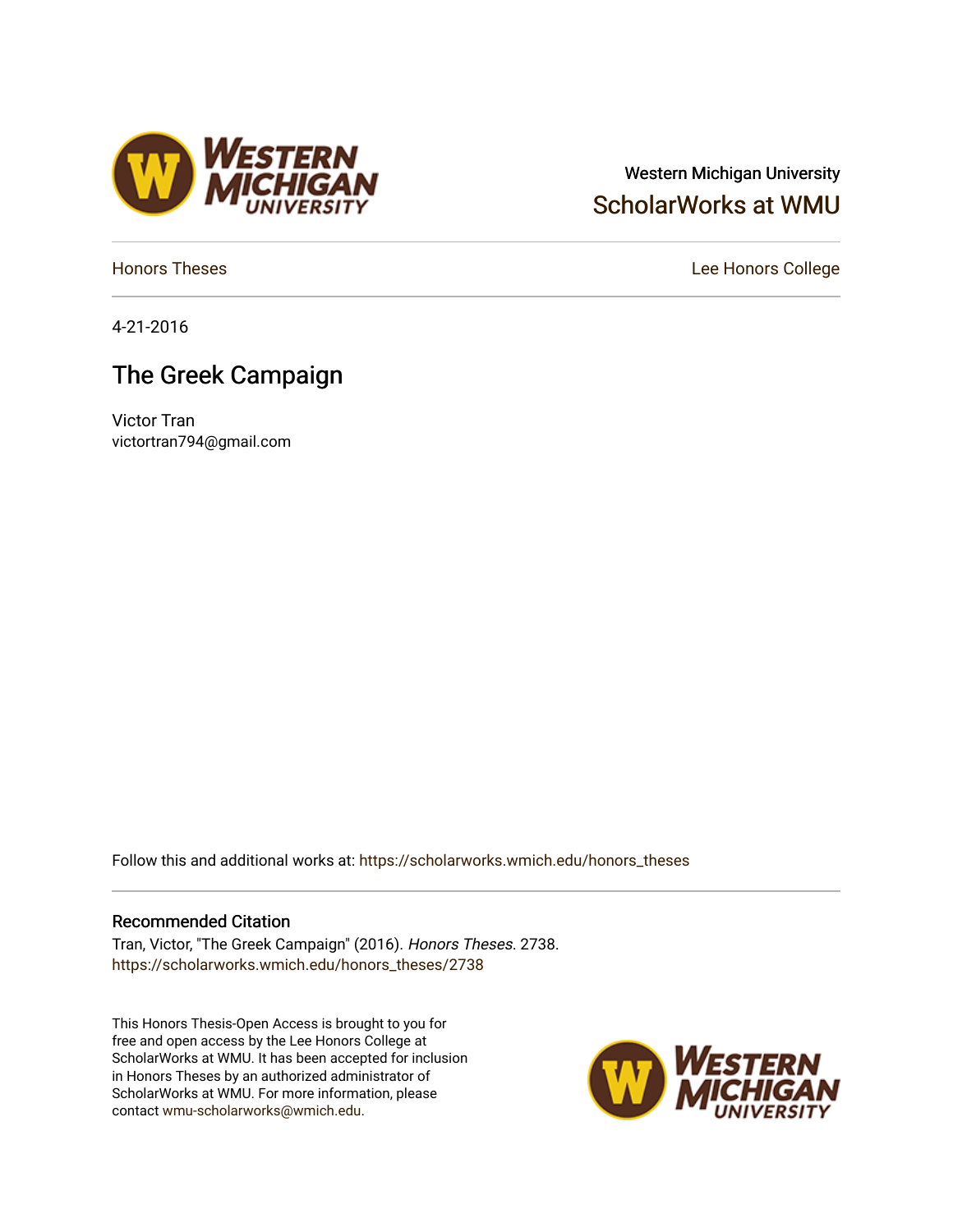**Spring 2016**

#### **Results**

The newly formed identity is just about on target of what the purpose of this thesis was trying to accomplish. In the fraternity and sorority life community, the identity received a lot of positive affirmation as a way to better represent the scholastic values of the community. The fraternity and sorority life staff also found the identity as a successful mark for a new age of WMU Greek Life.

One of the things that could have use more time to further develop was the installation poster and the handheld artifact. While it still proved to be successful with a few testers who were not apart of the community, there are still limitations to make it a practical artifact to be used on a college campus (cost of printing, cost of making thousands of the handheld artifacts, etc.). If there was more research time spent on printing costs, paper, and ways to still construct a three-dimensional poster that would be easy to assemble and install, there may have been a stronger solution to come from the work. Some of the things that could still be revisited are continued uses of print media and introducing new media formats to the campaign. While an identity was developed and the two print-based artifacts proved to be successful, the main thing that is left unsolved is having the full campaign run at full force.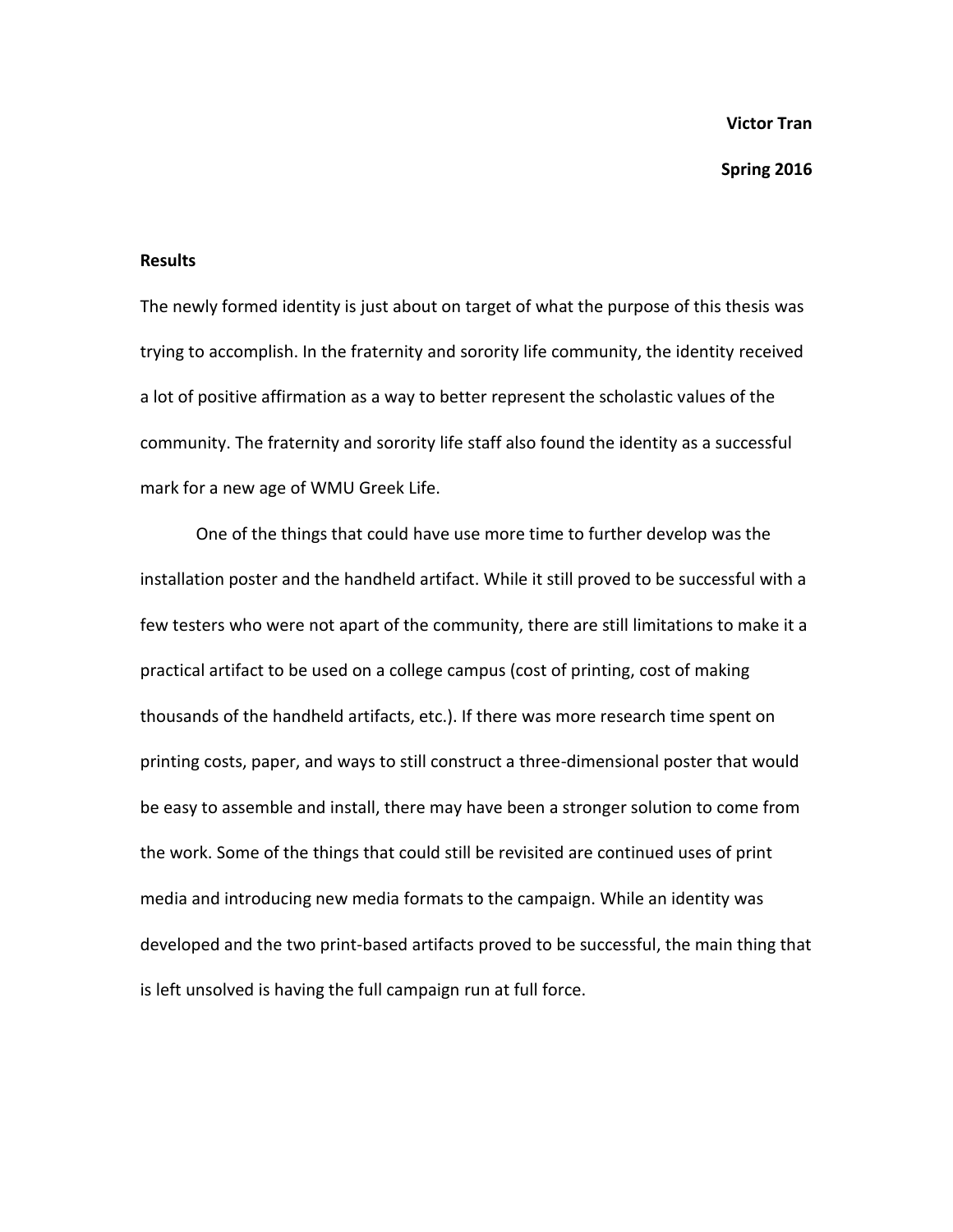#### **Process**

A large quantity of time was spent doing research and interviewing people within the local community and campus to get their insight on the project. The problem with this tactic is that there was a lack of strong research on other campaigns and how they were successful or unsuccessful. Other than from word of mouth, there could have been thorough analysis on the current campaigns that exist to see the pros and cons of each in various environments. For the future, there should be more time allowed to better analyze all aspects of a problem rather than focusing on the main core issue. This may have opened up new problems or solutions that could have discovered if the research was broadened.

There was also the factor of waiting to long in general to nail down a core concept for the thesis. There were so many ideas and failure in this project was narrowing down on an end result pieces until very late in the game. More time should have been spent on just picking a concept and then moving forward with it instead of having twenty ideas up in the air and not doing anything with them.